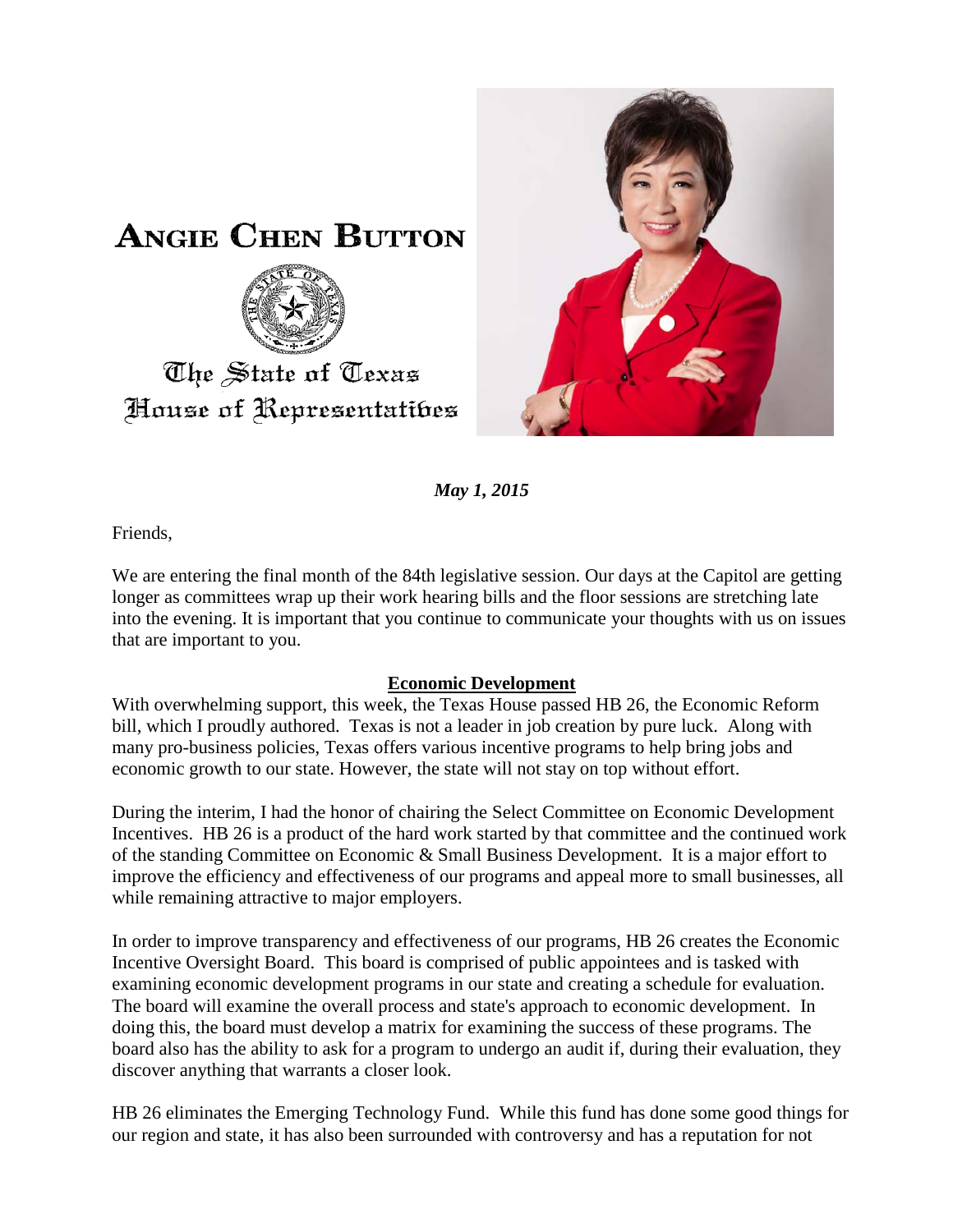operating in an open and transparent manner. This legislation also calls for the elimination of the Linked Deposit Program and Small Business Industrial Development Corporation. These two programs have become stagnant and are no longer regularly used.

HB 26 creates the Governor's University Research Initiative. The Governor's University Research Initiative would be used to provide matching funds to Texas public universities for the recruitment of Nobel Laureates and National Academy members. The initiative will help ensure Texas will be home to research centers and great minds that will transform future generations. It is important to harness our resources to elevate Texas' higher education institutions as integral participants in our economic advancement.

The Economic Development reform bill restructures the Texas Enterprise Fund. This fund is often referred to as our state's "deal closing" fund and is credited with bringing notable employers, such as Toyota, to Texas. The reforms in HB 26 require the fund to be used for small business in addition to being used to attract major employers considering relocation to our state. HB 26 creates eligibility for technology and innovation for university research projects that have university and private sector investment to apply to the fund to help commercialize projects.

This bill will now head over to the Senate.

## **Transportation Funding & Planning**

This week, the House passed HB 13 and SJR 5 which dedicates about \$3 billion of the state's sales tax revenue to the State Highway Fund. This measure does not raise taxes or increase the overall state spending; it merely dedicates funds that would originally go into General Revenue and places it in the state highway fund. Ultimately, the measure will be going to the voters later this year for your final approval. Additionally, the House passed HB 20 which requires the Texas Department of Transportation (TxDOT) to provide progress reports on how the Department is functioning. This bill aims to increase transparency and accountability on where TxDOT allocates funding to different projects. HB 13 and HB 20 will now move on to be heard in the Senate.

## **Youth Leadership Garland**

Youth Leadership Garland is a program through Garland ISD for high school sophomores to learn how to become effective leaders. I enjoyed meeting all of these bright young people when they came down to their State Capitol to learn more about our state government. The group of students were able to meet and speak with their elected officials from Garland and to discuss some important issues that are moving through the legislature.